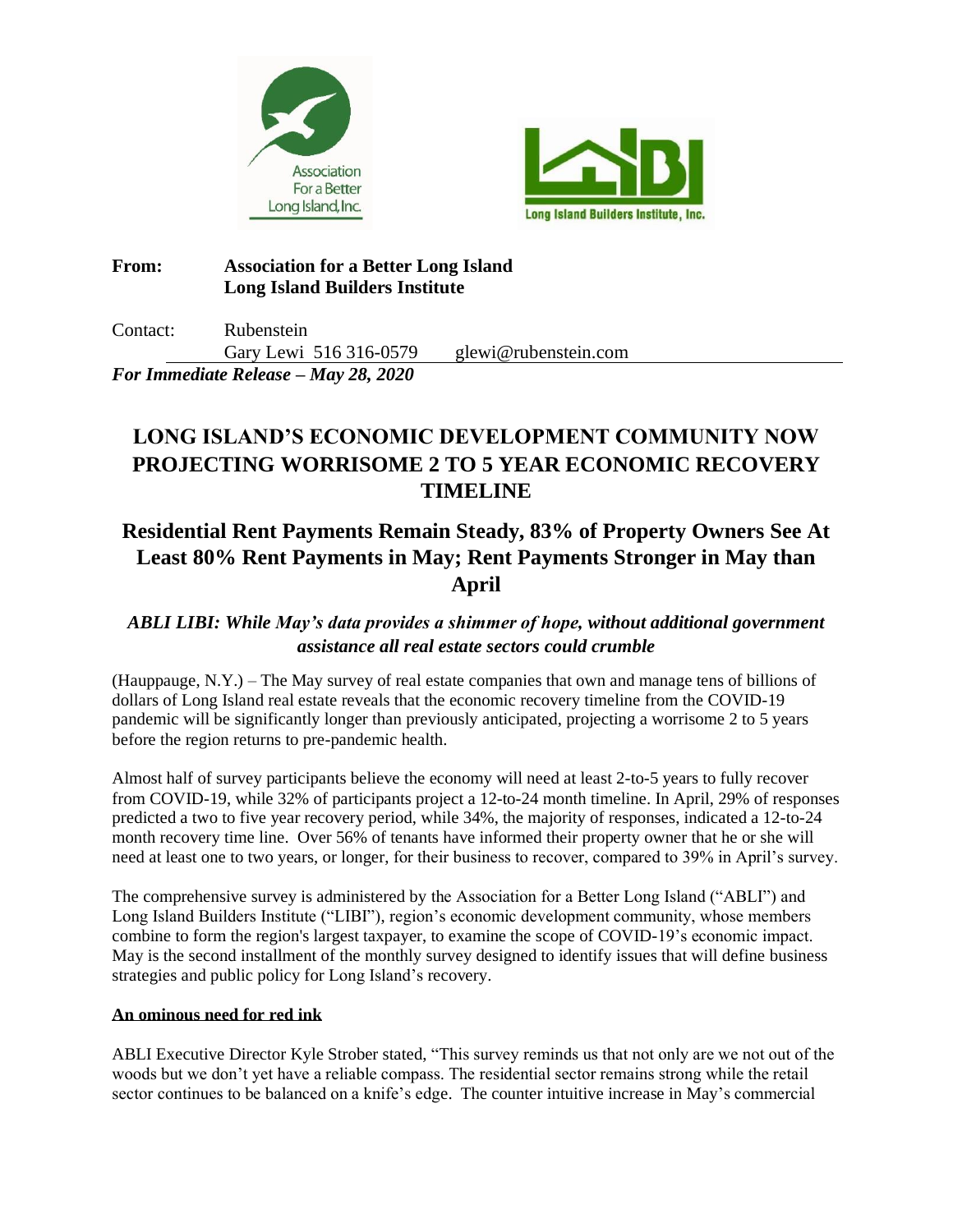rent payments must be attributed to businesses obtaining federal COVID-19 assistance, more time for businesses to better understand their fiscal situation and, most importantly, property owners working with their tenants to provide the flexibility to make rent payments during the economic shutdown."

Despite somewhat optimistic signs, virtually all the participants indicated a loss of revenue in the second quarter of 2020, and it was unanimous among the respondents that they foresee a decrease in revenue for 2020, underscoring the devastating economic aftershocks from COVID-19. In May, a little less than half the participants anticipated revenue losses greater than twenty percent in 2020, while ten percent are forecasting revenue losses greater than fifty percent. In April, 29% of participants projected a loss in 2020 while 54% said it was too soon to determine.

LIBI CEO Mitch Pally, observed, "This pandemic is changing the real estate sector in a manner that was unimaginable just ninety days ago. These two surveys reveal where the cracks and fissures are most severe and underscores the need for both public and private sectors to be agile in creating counter strategies to blunt the impact."

### **Surveying COVID-19's impact on tens of millions of square feet**

May's survey received **41 responses**. Combined, those participants **represent 65,743,001, leased square feet and 48,816 residential units**. In comparison, April's survey also received forty-one responses representing 61,358,000 leased square feet and 32,718 residential units. While the number of participants remained the same from April to May, May's survey represents a participant pool of an additional 4.5m in leased square feet and 16,098 residential units.

In May's survey, the average participant **represents 1,191 residential units and 1,603,488 leased square feet**.

Again, virtually every respondent is projecting a decrease in 2020 second quarter revenue with 20% of those surveyed anticipating losing at least half of their earnings.

#### **Retail remains on life support**

Without question the retail real estate sector has been impacted the most. Almost 35% the participants who lease retail space experienced nonpayment of May rent from more than half their tenants. That is a 10% decline in nonpayment compared to April. More than 31% of participants who lease retail space experienced 20%-50% of their tenants not making May's rent payment. That is a 4% decline in nonpayment compared to April. The May retail results demonstrate an overall decline in nonpayment of rent.

In April, the next hardest hit real estate sector was commercial office space. In May, nonpayment of rent declined significantly. Only 16% of participants experienced nonpayment of rent from 21-50% of their tenants, compared to 30% in April. More than 75% of participants experienced better than 80% of payment of rent. In comparison, approximately 56% of participants experience better than 80% of payment of rent in April.

The Industrial sector was significantly less impacted, but May results indicate a worrisome sector uptick in rent nonpayment. In April, forty-two percent of participants remained at pre-pandemic rent collection rates of 95% or greater. In May, twenty-four percent of participants remained at pre-pandemic rent collection rates, a decrease of 18%. Additionally, more than twenty-three percent of participants experience nonpayment from 70% or more of its industrial tenants.

The residential sector continues to be far less impacted than other sectors. Over 83% percent of the survey participants who lease residential units received rent from 80% or more of their tenants. That's a ten